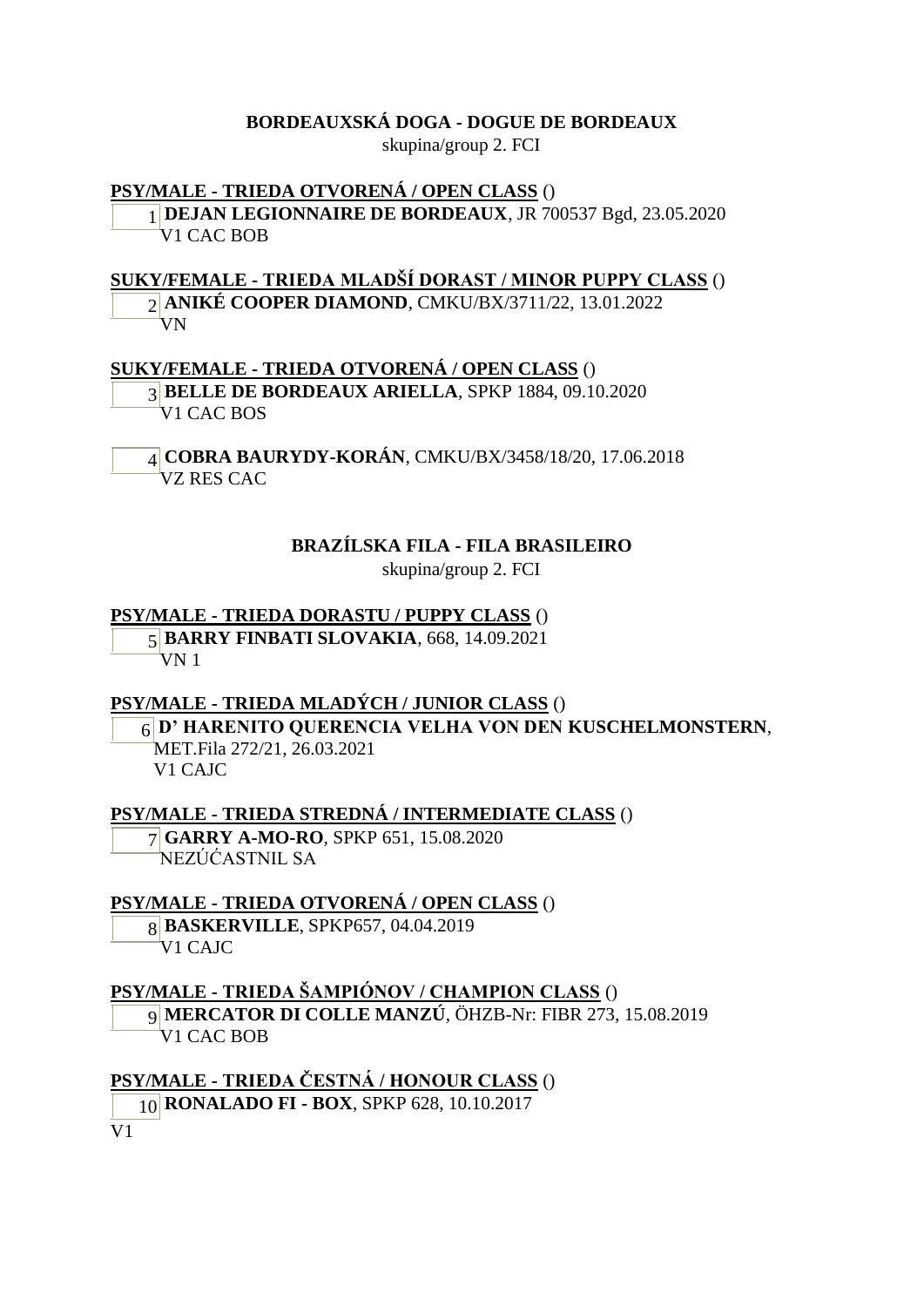#### **SUKY/FEMALE - TRIEDA MLADÝCH / JUNIOR CLASS** ()

11 **ULIMA FI - BOX**, Z Reg/FIB/4661/21, 24.08.2021 VD 1

#### **SUKY/FEMALE - TRIEDA STREDNÁ / INTERMEDIATE CLASS** ()

12 **GAYA A-MO-RO**, SPKP 653, 15.08.2020 V1 CAC

#### **SUKY/FEMALE - TRIEDA OTVORENÁ / OPEN CLASS** ()

13 **FREA A-MO-RO**, SPKP 613, 19.02.2016 V1 CAC BOS

14 **GOJA LADY FILA ON LES**, PKR. II-138275, 04.12.2018  $VD<sub>2</sub>$ 

**SUKY/FEMALE - TRIEDA VETERÁNOV / VETERAN CLASS** () 15 **BORGIA A-MO-RO**, SPKP 524, 10.06.2010 V1

#### **CIMMARON URUGUAYO**

skupina/group 2. FCI

#### **PSY/MALE - TRIEDA STREDNÁ / INTERMEDIATE CLASS** () 16 **SARANDI DE BLANDENGUES DE ARTIGAS**, CMKU/CIM/22/-21/20, 27.12.2020

V1 CAC BOSV1 CAC

#### **SUKY/FEMALE - TRIEDA OTVORENÁ / OPEN CLASS** ()

17 **DEZZIE CERBERUS ILLUSION**, CMKU/CIM/21-/21/19, 01.05.2019 V1 CAC

**SUKY/FEMALE - TRIEDA ŠAMPIÓNOV / CHAMPION CLASS** () 18 **BELEZZA CERBERUS ILLUSION**, CMKU/CIM/15/-18/17, 16.05.2017 V1 CAC BOB

#### **CONTINENTAL BULLDOG**

skupina/group 2. FCI

#### **PSY/MALE - TRIEDA ŠAMPIÓNOV / CHAMPION CLASS** ()

19 **HARDEN SNUG**, N Reg/KB/305/19/21, 13.06.2019 V1 CAC BOB

#### **SUKY/FEMALE-TRIEDA DORASTU/PUPPY CLASS**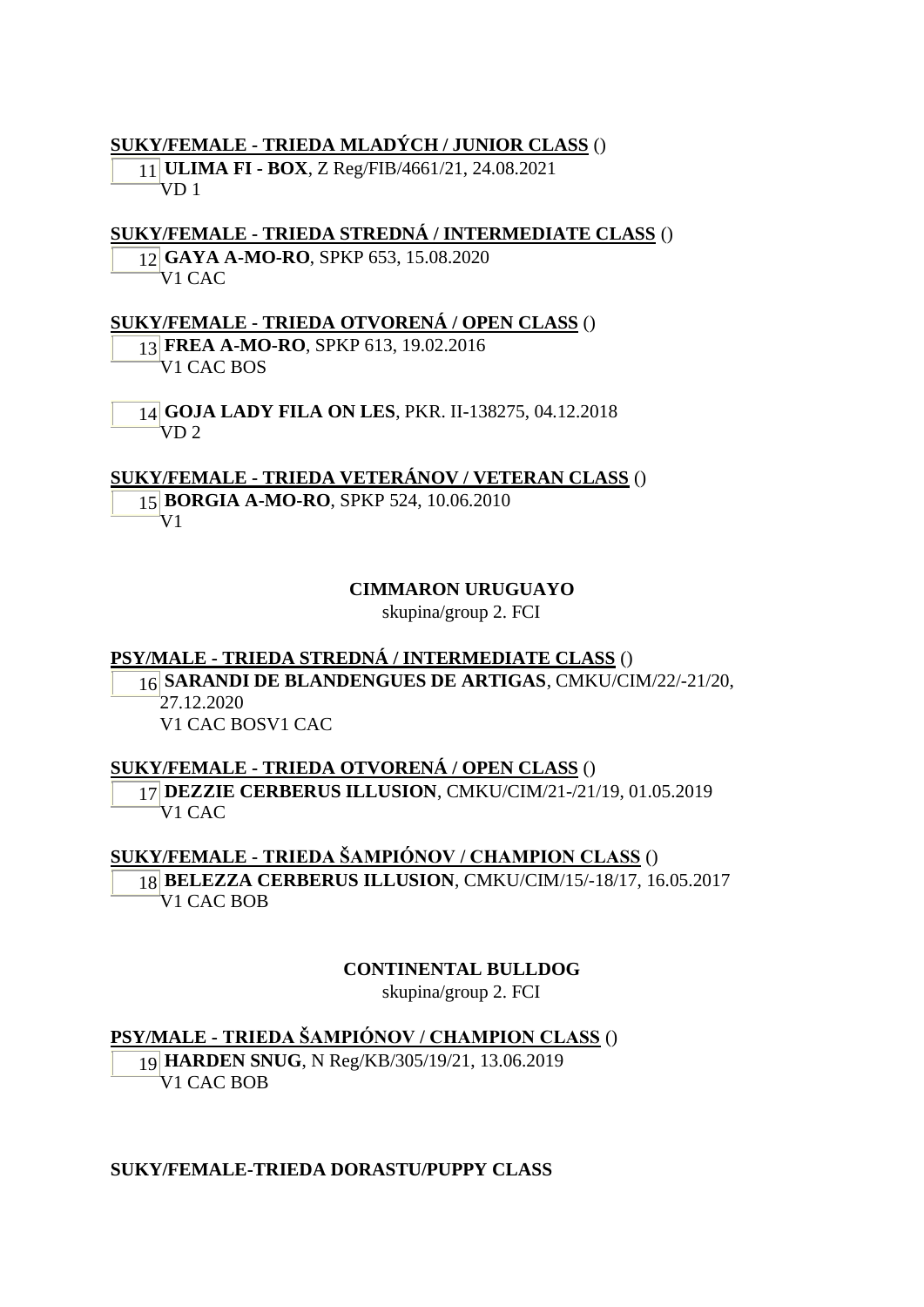## **ESTRELSKÝ PASTIERSKY PES DLHOSRSTÝ - CAO DA SERRA DA ESTRELA LONG**

skupina/group 2. FCI

**PSY/MALE - TRIEDA OTVORENÁ / OPEN CLASS** ()

21 **ASSAN SAN SALUDIS**, SPKP 82, 16.01.2020 V1 CAC BOB

#### **SUKY/FEMALE - TRIEDA VETERÁNOV / VETERAN CLASS** ()

22 **CIBELLE ECON**, SPKP 50, 30.03.2012 V1 BOS

> **KANGALSKÝ PASTIERSKY PES - KANGAL CÖBAN KÖPEGI** skupina/group 2. FCI

**PSY/MALE - TRIEDA STREDNÁ / INTERMEDIATE CLASS** () 23 **AZOG KANGAL ANADOLU KORUMAK**, RG101, 17.11.2020  $\sqrt[4]{D}1$ 

**PSY/MALE - TRIEDA ŠAMPIÓNOV / CHAMPION CLASS** () 24 **COBANLAR VON DEM ELFENBLUT**, RG 62, 07.03.2019 VD 1

**SUKY/FEMALE - TRIEDA STREDNÁ / INTERMEDIATE CLASS** () 25 **DAHABE PANTER ADAL-ASGUL**, RG73, 21.06.2020 VD3

26 **DJEMMA PANTER ADAL-ASGUL**, SPKP RG 76, 21.06.2020  $V2$ 

27 **SARAH VON TAHLSPERE**, RG100, 16.11.2020 V1 CAC BOB

**SUKY/FEMALE - TRIEDA OTVORENÁ / OPEN CLASS** () 28 **DELIA PANTER ADAL-ASGUL**, SPKP RG75, 21.06.2020 V1 CAC

29 **KALINA**, SPKP RG 102, 30.10.2017  $V<sub>2</sub>$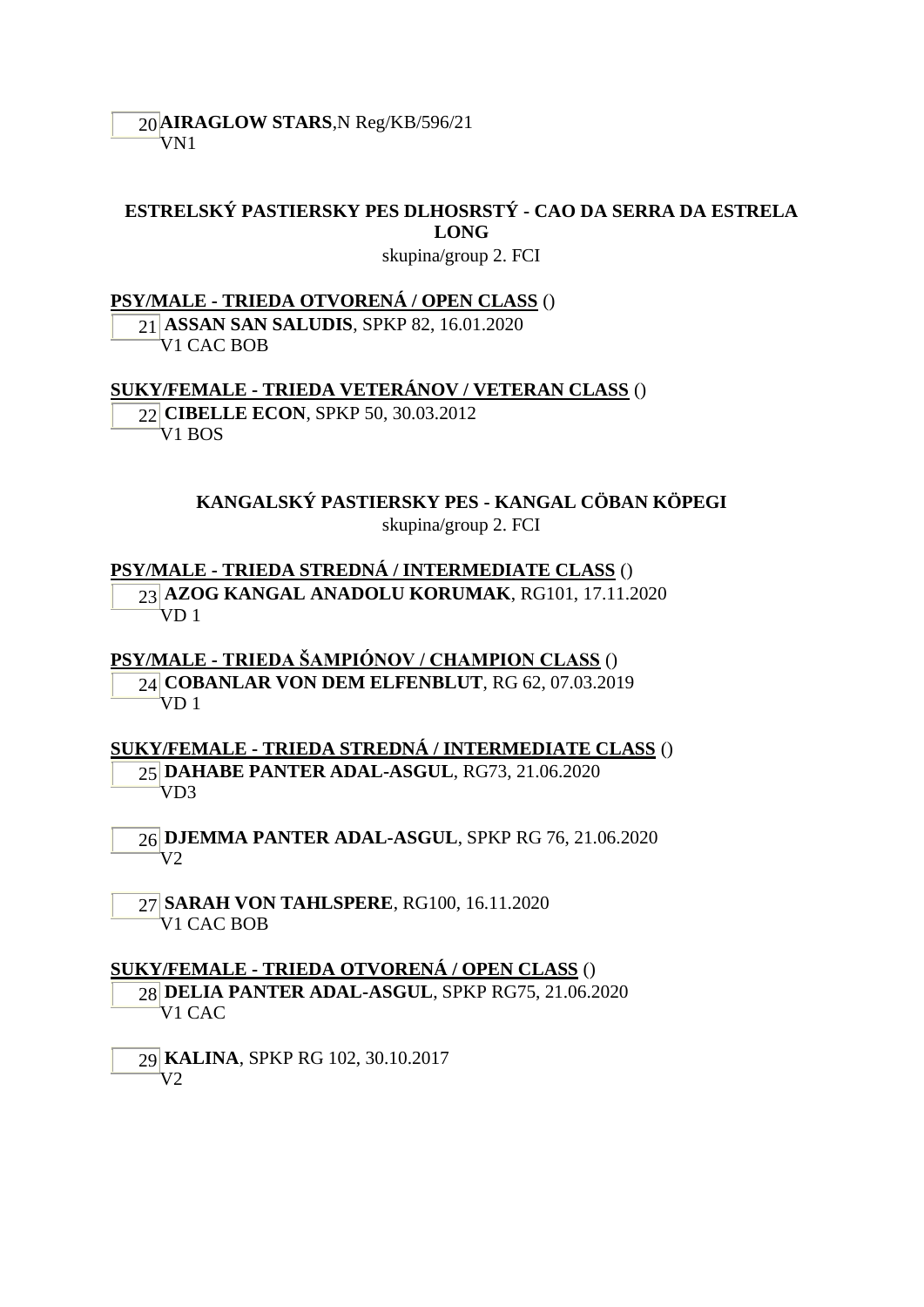#### **MASTIFF**

#### skupina/group 2. FCI

#### **PSY/MALE - TRIEDA STREDNÁ / INTERMEDIATE CLASS** ()

30 **CYBERUS ACE SLNKO ZEMPLÍNA**, SPKP 579, 30.07.2020 V<sub>1</sub> CAC

#### **PSY/MALE - TRIEDA OTVORENÁ / OPEN CLASS** ()

31 **CYBERUS ZEN SLNKO ZEMPLÍNA**, SPKP 559, 23.02.2019 V1 CAC BOB

32 **DINÓ MÁTRA SZIKLA ORMI**, 566, 15.11.2020 V2 RCAC

# **SUKY/FEMALE - TRIEDA STREDNÁ / INTERMEDIATE CLASS** () 33 **HÉRA Z MALEJ ZÁHRADY**, SPKP / 562, 27.07.2020

NEPRISIEL

# **SUKY/FEMALE - TRIEDA OTVORENÁ / OPEN CLASS** () 34 **VICTORIA TO SLNKO ZEMPLÍNA OF THE CHEESE HILL**, VDH 01349, 24.03.2020

V1 CAC BOS

35 **WANDA POD SLOVÁCKYM NEBEM**, 565, 18.01.2021 V2 R.CAC

**NEAPOLSKÝ MASTIN - MASTINO NAPOLETANO** skupina/group 2. FCI

**PSY/MALE - TRIEDA DORASTU / PUPPY CLASS** () 36 **TIBERIO DEL NOLANO**, 816, 20.09.2021 NEPRISIEL

**PSY/MALE - TRIEDA MLADÝCH / JUNIOR CLASS** () 37 **JAGGER ALEXANDER´S MOLOSSUS DOGS**, SPKP 793, 19.03.2021 V1 CAJC

# **PSY/MALE - TRIEDA OTVORENÁ / OPEN CLASS** ()

38 **ANVIRE URSUS**, SPKP 747, 07.11.2018 VD 2

39 **THUNDER**, LOSH1310744, 20.03.2020 V1 CAC BOB

**PSY/MALE - TRIEDA ŠAMPIÓNOV / CHAMPION CLASS** () **DANTE LAMPO DI SPERANZA-ONMI**, SPKP 692, 01.11.2017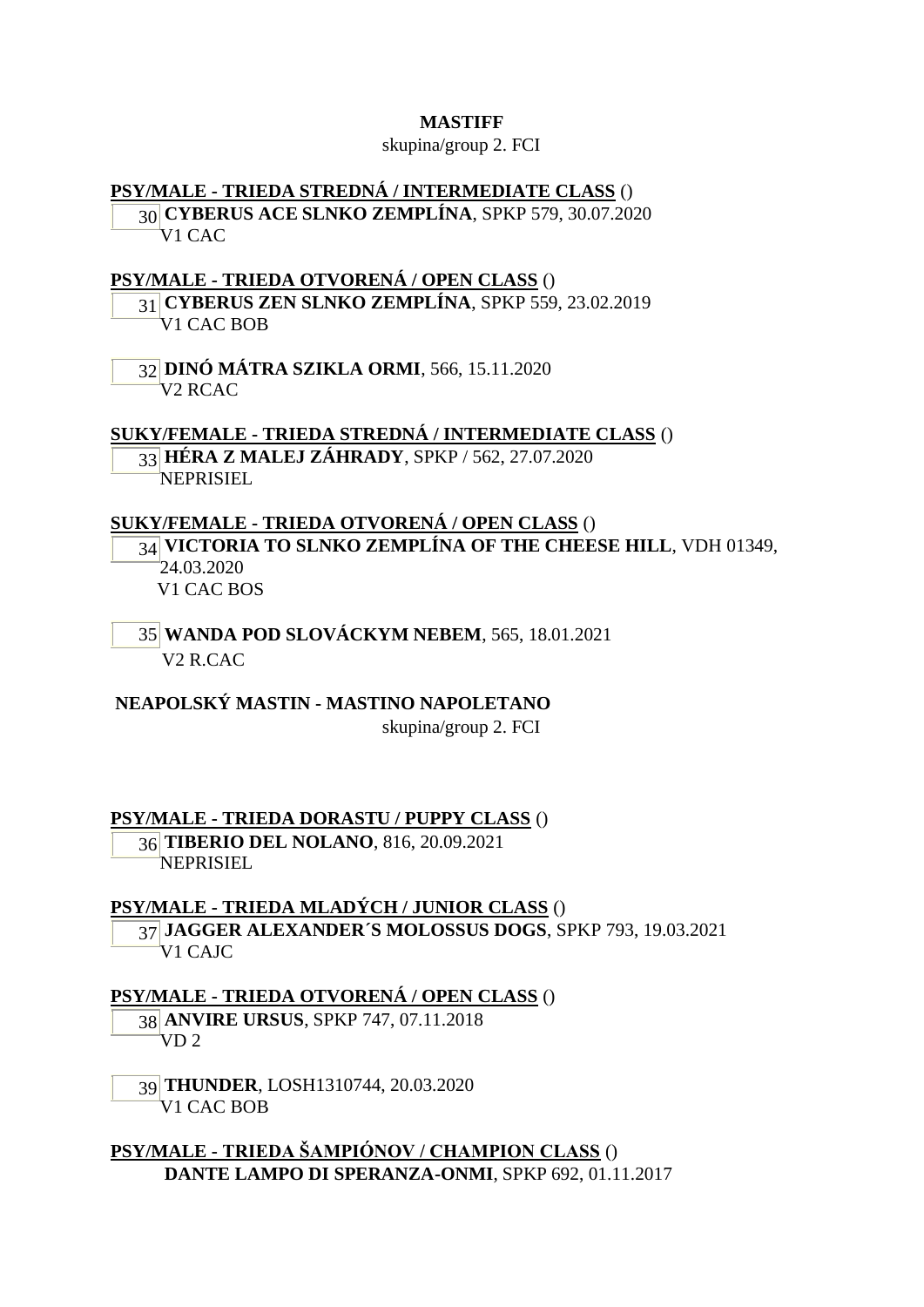$\frac{1}{40}$ V<sub>1</sub> CAC

#### **SUKY/FEMALE - TRIEDA DORASTU / PUPPY CLASS** ()

41 **IMALEE LAMPO DI SPERANZA-ONMI**, SPKP 812, 13.10.2021 VN 1

## **SUKY/FEMALE - TRIEDA STREDNÁ / INTERMEDIATE CLASS** ()

42 **GABRIELLA LAMPO DI SPERANZA - ONMI**, 791, 09.09.2020 V1 CAC

#### **SUKY/FEMALE - TRIEDA OTVORENÁ / OPEN CLASS** ()

43 **KIARA OD JANIHO**, SPKP 761, 07.10.2019 V2 RCAC

44 **ROXETTE**, LOSH1282049, 26.11.2018 V1 CAC BOS

#### **PERRO DOGO MALLORQUIN - PERRO DOGO MALLORQUIN (CA DE BOU)** skupina/group 2. FCI

**SUKY/FEMALE - TRIEDA OTVORENÁ / OPEN CLASS** ()

45 **VERRA SNUG**, CMKU/PPM/482/17, 01.12.2017 VD

**PYRENEJSKÝ HORSKÝ PES - CHIEN DE MONTAGNE DES PYRÉNÉES** skupina/group 2. FCI

#### **PSY/MALE - TRIEDA MLADÝCH / JUNIOR CLASS** ()

46 **ANDY SNOW WHITE FLAKE**, 404, 24.06.2021 V1 CAJC BOB

47 **ILYAS AADEN FROM PYRLANDIA**, SPKP414, 20.08.2021  $V<sub>2</sub>$ 

**PSY/MALE - TRIEDA ŠAMPIÓNOV / CHAMPION CLASS** () 48 **BERT NAVARE PRIM**, SPKP 310, 10.06.2016 NEPRIšIEL

49 **GABASTON BOY FROM PYRLANDIA**, SPKP 357, 10.01.2020 V1 CAC

#### **SUKY/FEMALE - TRIEDA MLADÝCH / JUNIOR CLASS** ()

50 **ADORA SNOW WHITE FLAKE**, SPKP407, 24.06.2021 NEPRISIEL

**IANAEL ELOISE FROM PYRLANDIA**, SPKP 416, 20.08.2021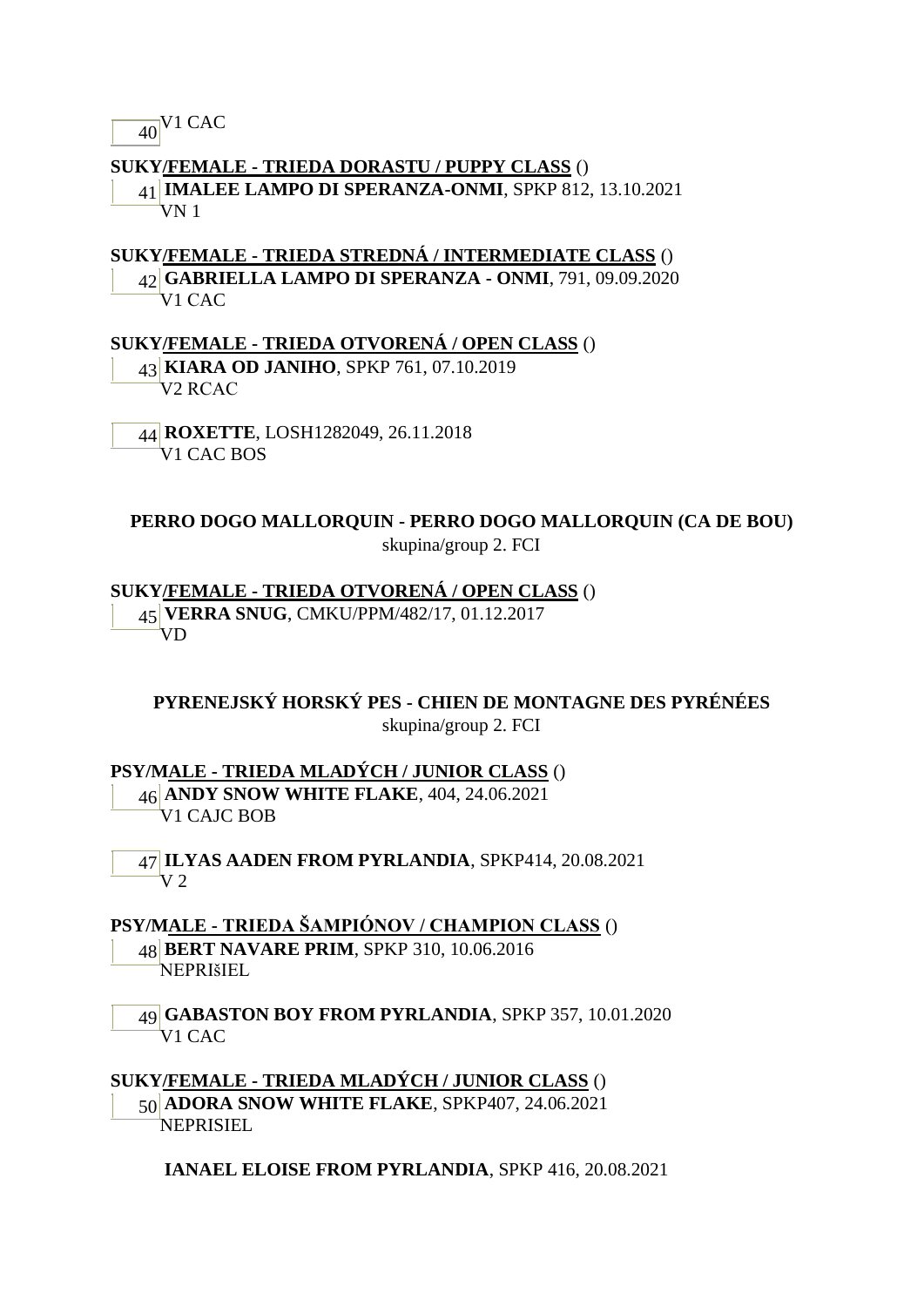# $\overline{51}$ <sup>V</sup> 1CAJC BOS

52 **INAYA BESSIE FROM PYRLANDIA**, SPKP 417, 20.08.2021  $V2$ 

#### 53

**IOLETE GEMA FROM PYRLANDIA**, SPKP 418, 20.08.2021 VD 3

## **SUKY/FEMALE - TRIEDA STREDNÁ / INTERMEDIATE CLASS** ()

54 **RYSE DU MASSIF DE L'ESTEREL**, SPKP 385, 21.08.2020 VD

#### **ŠPANIELSKY MASTIN - MASTIN ESPAŇOL**

skupina/group 2. FCI

**PSY/MALE - TRIEDA MLADÝCH / JUNIOR CLASS** () 55 **BRUCE MIGHTYGRIZZLYS**, 215, 12.05.2021 V1 CAJC

56 **JONASH CIASH PRIEHRADA**, 208, 24.04.2021 NEPRISIEL

#### **TORNJAK**

#### skupina/group 2. FCI

#### **PSY/MALE - TRIEDA OTVORENÁ / OPEN CLASS** ()

57 **ARROW TOR BOHEMIA VON WAPENSDORF**, SPKP 11, 02.10.2019 V1 CAC

**PSY/MALE - TRIEDA VETERÁNOV / VETERAN CLASS** () 58 **ACHERON V. COTOPAXI TOR BOHEMIA**, CMKU/TO/6/14, 12.05.2014  $\rm V1$ 

**SUKY/FEMALE - TRIEDA MLADÝCH / JUNIOR CLASS** () 59 **FLYBY MALIA TOR BOHEMIA**, CMKU/TO/121/21, 09.07.2021 V1 CAJC

**SUKY/FEMALE - TRIEDA STREDNÁ / INTERMEDIATE CLASS** () 60 **PRALINA VALA LIBURNA**, CMKU/TO/104/21, 09.10.2020 VD

# **SUKY/FEMALE - TRIEDA ŠAMPIÓNOV / CHAMPION CLASS** ()

61 **FLORENTINA KUBUSIOWE LASY**, CMKU/TO/74/19, 27.10.2018 V1 CAC BOS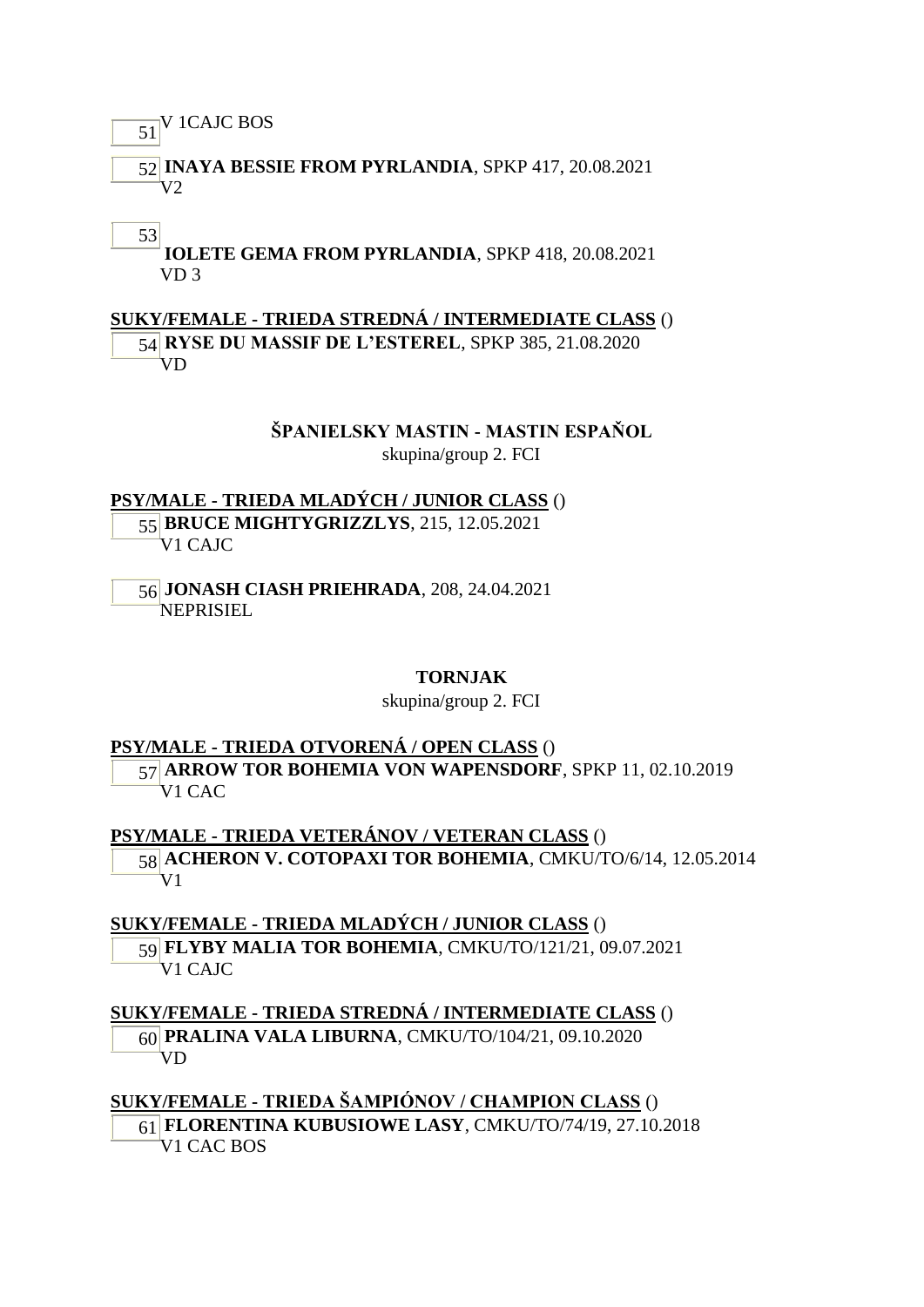#### **TOSA**

#### skupina/group 2. FCI

#### **PSY/MALE - TRIEDA ŠAMPIÓNOV / CHAMPION CLASS** ()

62 **AI-ASHURA KATSURO AZARIO**, SPKP 265, 22.04.2018 V1 CAC BOB

#### **SUKY/FEMALE - TRIEDA MLADÝCH / JUNIOR CLASS** ()

63 **ARIANA DOG STAR'S GANG**, CMKU/TI/3221/21, 21.03.2021 V1 CAJC BOS

> **AMERICKÝ BULLDOG - AMERICAN BULLDOG** skupina/group nezaradené

**PSY/MALE - TRIEDA OTVORENÁ / OPEN CLASS** () 64 **PUTIN TAJOMNY DVOR KOVALOV**, SPKP RG 355, 12.08.2019 VD 1

#### **PSY/MALE - TRIEDA ŠAMPIÓNOV / CHAMPION CLASS** ()

65 **ACRON GUARDIAN OF THE GATE**, SPKP RG 309, 05.05.2017 V1 CAC BOB

#### **SUKY/FEMALE - TRIEDA OTVORENÁ / OPEN CLASS** () 66 **OMERTA TAJOMNÝ DVOR KOVÁLOV**, RG 341, 03.09.2018 V1 CAC BOS

67 **REGINA TAJOMNÝ DVOR KOVÁLOV**, SPKP RG 363, 25.03.2020  $VD<sub>2</sub>$ 

#### **BÚRSKÝ BULLDOG - BOERBOEL**

skupina/group nezaradené

**PSY/MALE - TRIEDA DORASTU / PUPPY CLASS** () 68 **CH.BRUNO LITTLE MAGIC**, Rg 72, 16.09.2021 VN 1

**PSY/MALE - TRIEDA STREDNÁ / INTERMEDIATE CLASS** () 69 **BALI DEVIĽS HEART**, N Reg / BOE / 581 /20, 19.10.2020 V 1 CAC

**PSY/MALE - TRIEDA OTVORENÁ / OPEN CLASS** () 70 **BALLOTADA BRUNO**, RG 63, 20.03.2018 V 1 CAC BOB

## **PSY/MALE - TRIEDA ŠAMPIÓNOV / CHAMPION CLASS** ()